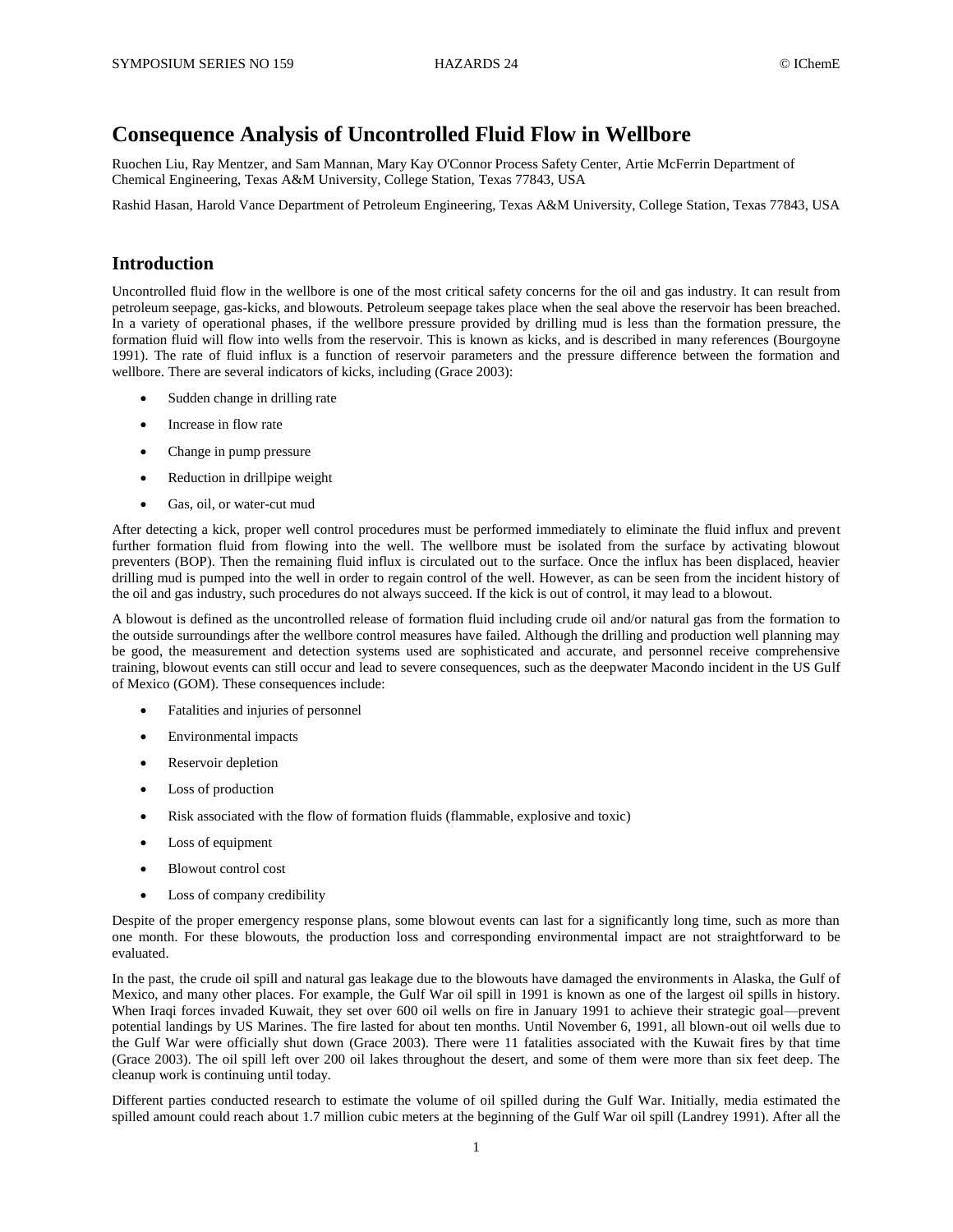wells were shut in, the US Committee on Merchant Marine and Fisheries reported to Congress that the volume of the oil spill ranged between 640 to 960 thousand cubic meters (Congress report 1992). The methods adopted in the above two estimations are not clear. In 1993, Khordagui and Al-Ajmi (Khordagui 1993) reported that the maximum amount of spilled oil should be around 320 to 640 thousand cubic meters based on the historical and incident data.

It can be concluded that these three estimations did not agree with each other. The obvious drawbacks of the above estimates include a lack of basic physics to understand the behavior of blowouts; therefore, their estimates are not accurate. Unfortunately, very few papers have addressed the production loss and environmental impact during blowouts which are directly related to the blowout rates. Clark and Perkins (Clark 1981) are perhaps the first researchers who tried to understand the blowout mechanism. They presented a pioneering work to calculate the critical flow velocity, pressure, and temperature at the exit of an oil well blowout. Hasan *et al.* (Hasan 2000) also investigated the wellbore dynamics during an oil well blowout. In 1996, a method for blowout rate prediction for sour gas wells was studied by Kikani *et al.* (Kikani 1996). Oudeman and his colleagues (Oudeman 1993, Oudeman 1998, Oudeman 2006, and Oudeman 2010) accomplished a series of work focusing on simulating blowouts based on observations, such as wellhead pressure and temperature, plume shape and size, noise field around the wellhead, the pressure response of nearby wells, and production data of the wells with high flow rates, to develop proper well control strategies. Blowout events are dependent on not only the wellbore configurations, but also the reservoir conditions. In addition, their interaction must be taken into consideration. However, none of the above outstanding works covered all these important components, and the blowout mechanism is still not fully understood.

### **Methodology**

In this paper, a comprehensive simulation of blowout behaviors is performed. To maintain the completeness of the model, the transition period and pseudo steady state period are addressed by this blowout model. The transition period occurs during early time of the reservoir. Given the large radius of a reservoir, the pressure response generated by the wellbore fluid may not be detected at somewhere far away from the well, such as the boundaries. Within time progressing, such response travels further and further until it becomes detectable to the boundaries of the reservoir. It is known as pseudo steady state. The time span is divided into a number of time steps to keep the accuracy. When the blowout begins, the blowout rate depends on two main factors—

pressure difference between discharging pressure ( $p_1$ ) and outside pressure ( $p_2$ ) around the wellhead, and reservoir pressure. When the pressure ratio at the wellhead is larger than the ratio obtained by the following equation (Smith 2005):

$$
\frac{p_2}{p_1} = \left(\frac{2}{\gamma + 1}\right)^{\gamma/(\gamma + 1)}
$$
\n(1)

where  $\gamma$  is the heat capacity ratio of wellbore fluid, it will result in sonic velocity at the wellhead. For single phase oil wells, in most cases, sonic velocity is not attained. However, this phenomenon is particularly true for single phase gas wells and two-phase flow wells. The sonic velocity of gas is derived from thermodynamic knowledge by assuming an ideal gas:

$$
c = \left(\gamma \frac{R}{M} T\right)^{0.5} \tag{2}
$$

where  $M$  is the molecular weight of the gas. For natural gas, it is assumed to contain 94% methane and 6% ethane. Based on Equation (2), the sonic velocity of natural gas is 431.3 m/s under standard conditions. The sonic velocity of liquid can also be derived as:

$$
c = \left(\frac{E}{\rho}\right)^{0.5} \tag{3}
$$

where  $E$  is bulk modulus elasticity of liquid, defined as:

$$
E = -\frac{dp}{dV/V} \tag{4}
$$

The sonic velocity of crude oil depends on its physical properties. For liquid/gas mixtures, Wallis (Wallis 1960) proposed the following expression:

$$
\frac{1}{c^2} = [f_L \rho_L + (1 - f_L) \rho_g] \left( \frac{f_L}{\rho_l c_L^2} + \frac{1 - f_L}{\rho_g c_g^2} \right)
$$
(5)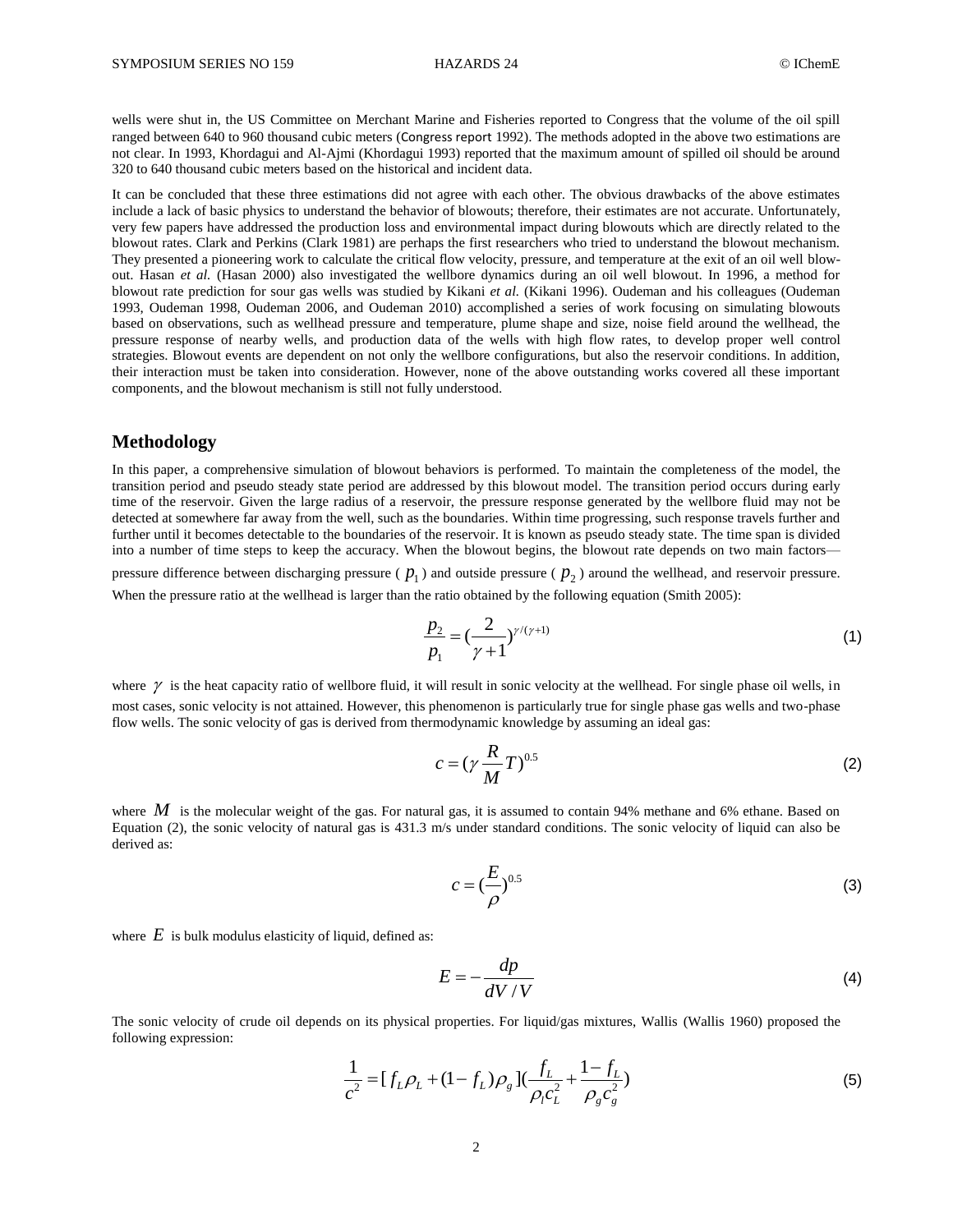From preliminary experiences, the blowout rate of onshore gas wells and two-phase flow wells always reaches sonic velocity. For offshore wells, as the hydrostatic pressure is high, the pressure difference between the discharge pressure and hydrostatic pressure is not large enough to support a sonic flow rate. In general, if the sonic velocity can be attained at the wellhead, the blowout behavior is governed by sonic velocity until the reservoir pressure cannot support such velocity due to the depletion. Then the blowout is dependent on the reservoir pressure. If the sonic velocity cannot be attained, the blowout rate will only depend on the reservoir pressure.

At the initial time step, we first assume that sonic velocity can exist. Thus we can use sonic velocity of the fluid as an initial guess assuming a fluid temperature at the wellhead. Because the bottomhole pressure is a function of reservoir pressure and blowout rate, it can be calculated by the input of the initial guess of blowout rate and reservoir pressure. A bottom-to-top calculation is performed in the wellbore portion to calculate the wellhead pressure. If the calculated wellhead pressure is higher than ambient pressure constraints (atmosphere pressure for onshore and hydrostatic pressure for offshore), the sonic velocity exists under such conditions. In addition, the fluid temperature at the wellhead is solved based on the initial guess of the blowout rate. So a better guess of sonic velocity under the calculated wellhead temperature is needed until it reaches convergence by an iterative solution procedure. Then we proceed to the next time step to calculate the production loss and corresponding reservoir pressure during this time step. We continue iterating with further time steps until the calculated wellhead pressure is not larger than the ambient pressure constraints. It indicates that the blowout behavior changes to a reservoir pressure governed mode. In this mode, a different algorithm is needed. Due to the constraints of ambient pressure, the wellhead pressure is fixed in the reservoir pressure governed mode. We guess a blowout rate as the starting point. Based on the reservoir pressure from the material balance, the bottomhole pressure is calculated. A bottom-to-top calculation is performed to obtain the wellhead pressure. If the calculated wellhead pressure is equal to ambient pressure, we can proceed to the next time step. Otherwise, a better guess of blowout rate is needed by a trial-and-error method. If the calculated wellhead pressure in the first time step is less than ambient pressure, it means the reservoir cannot support such a large velocity. Therefore, the blowout behaviors are only governed by reservoir pressure. The algorithm is similar to the reservoir pressure governed mode discussed in this section.

# **Case Study**

The Macondo well was located in the Mississippi Canyon Block 252 of the US GOM, 209 kilometers away from New Orleans. It was a 10,683 meters deep exploratory well in about 1,554 meters of water. In April 20, 2010, the explosion of the Deepwater Horizon drilling platform led to a blowout of the Macondo well for 87 days, killing 11 operators. The blowout was finally capped on July 15, 2010. It is considered as one of the largest accidental marine oil spill in the history of oil and gas industry. The incident severely damaged the underwater equipment including the riser. During the incident, there were two main leak points. The main leak came from the broken end of the riser until the severing operations, which was far away from blowout preventer (BOP). After May 1, 2010, a second leak source appeared in the kinked riser above the BOP. A number of strategies to stop the flow of oil were proposed. Since it is difficult to access to the well, and the prevention operations needed to be performed at the seafloor where the temperature is low and the pressure is high, none of these strategies successfully capped the uncontrolled release. The public started to pay attention to the accurate estimation of the magnitude of the oil and gas discharged into the environment. This information is important for evaluating the environmental consequences of oil and gas release, developing proper control strategies and evaluating the liability of the operating companies for the environmental damage.

The oil spilled caused by the Macondo incident was only collected up to 25,000 barrels per day by surface ships during the latter portion of the incident. The actual release observed from the bottom of the sea by camera was higher than the collection rate. Therefore, the estimation of the volume of oil discharged cannot be determined solely by the collection data. In this section, the blowout model in this work is used to quickly generate an estimation of the flow rate and volume of oil spilled from the Macondo well. The configuration of the Macondo well and properties of the reservoir is given in the following table.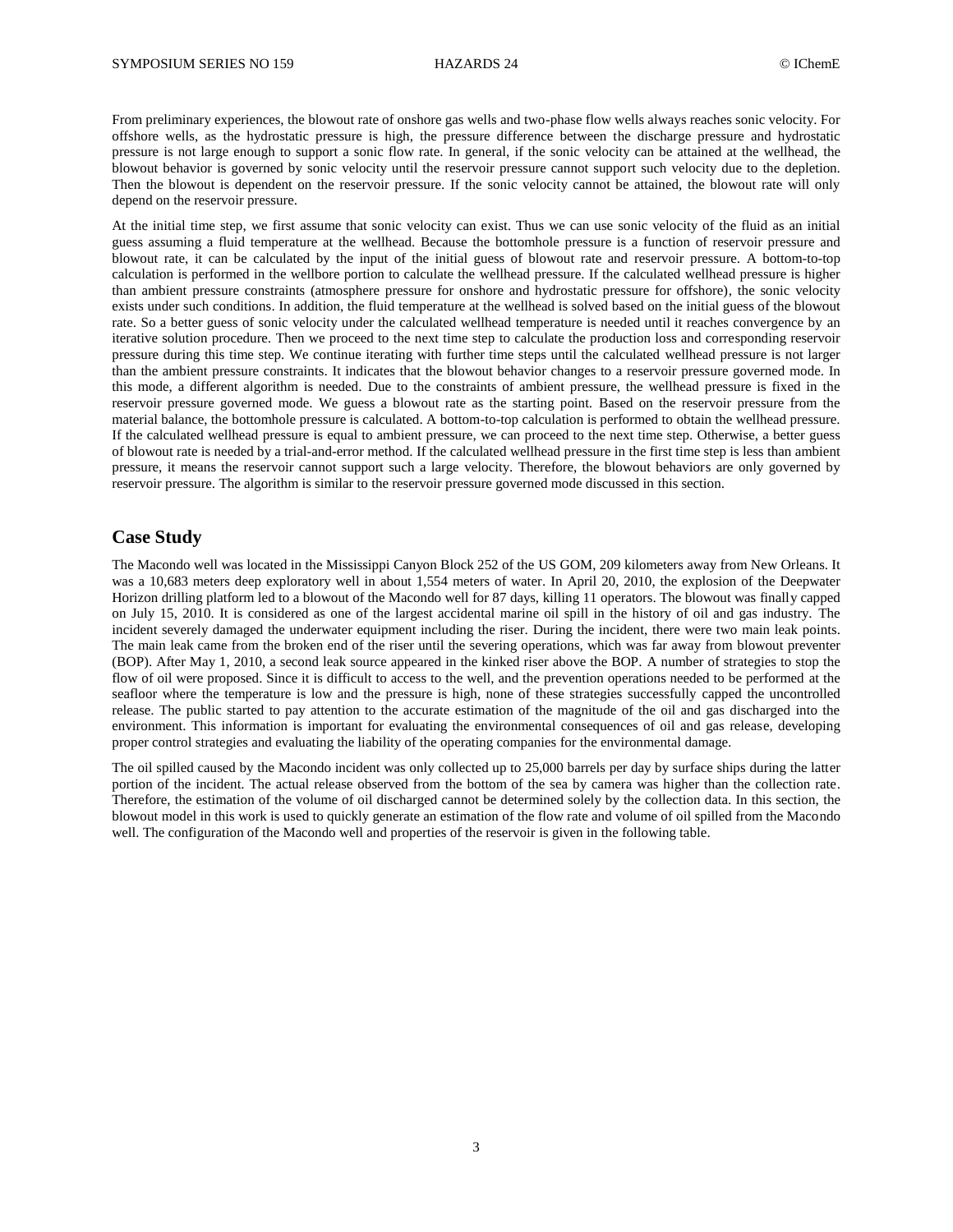| <b>Property</b>                    | <b>Value</b>      |
|------------------------------------|-------------------|
| Sea floor properties               |                   |
| Temperature at the sea floor       | 278 K             |
| Depth to the sea floor             | 1,544 m           |
| Pressure at the sea floor          | 15,451 kPa        |
| <b>Well properties</b>             |                   |
| Length of $97/8$ in casing         | 2,347 m           |
| ID of $97/8$ in casing             | $0.218 \text{ m}$ |
| Length of $7\frac{1}{2}$ in casing | $1,676 \text{ m}$ |
| ID of $7\frac{1}{2}$ in casing     | $0.155 \; m$      |
| <b>Reservoir properties</b>        |                   |
| Depth below sea floor              | $4,054 \text{ m}$ |
| <b>Thickness</b>                   | 29.1 m            |
| Porosity                           | 21.70%            |
| Permeability                       | 223.7 md          |
| Water saturation                   | 12.60%            |
| Reservoir radius                   | 1,390 m           |
| Pressure                           | 81744 kPa         |
| Temperature                        | 349 K             |
| <b>Fluid properties</b>            |                   |
| Oil gravity                        | 0.85              |
| Gas-oil ratio                      | $1600$ scf/bbl    |
| Gas gravity                        | 0.74              |

<span id="page-3-0"></span>Table 1. Macondo well configurations and reservoir properties (Plume Calculation Team 2010, Interagency Soluction Group and Flow Rate Technical Group 2011, and Oldenburg 2011)

It is assumed that the two main leak points can be approximated to one leak source that was above the BOP throughout the blowout. The pressure exerted by the sea water at the sea floor was about 15,513 kPa. This pressure was exerted at every leak point where fluid can flow out of the well. Therefore, the wellhead pressure in this model is set to 15,513 kPa. The simulation results are shown in [Figure 1.](#page-4-0) Due to the high permeability given by the literature, the initial blowout rate is relatively high. The reservoir depleted fast during the blowout owing to the high flow rate, therefore the reservoir pressure declined fast as time progressed. At the end of the blowout, the rate decreased to around 10,000 STB/D and the oil discharged into the sea reached nearly six million barrels. The average blowout rate during the Macondo incident was 65,630 STB/D.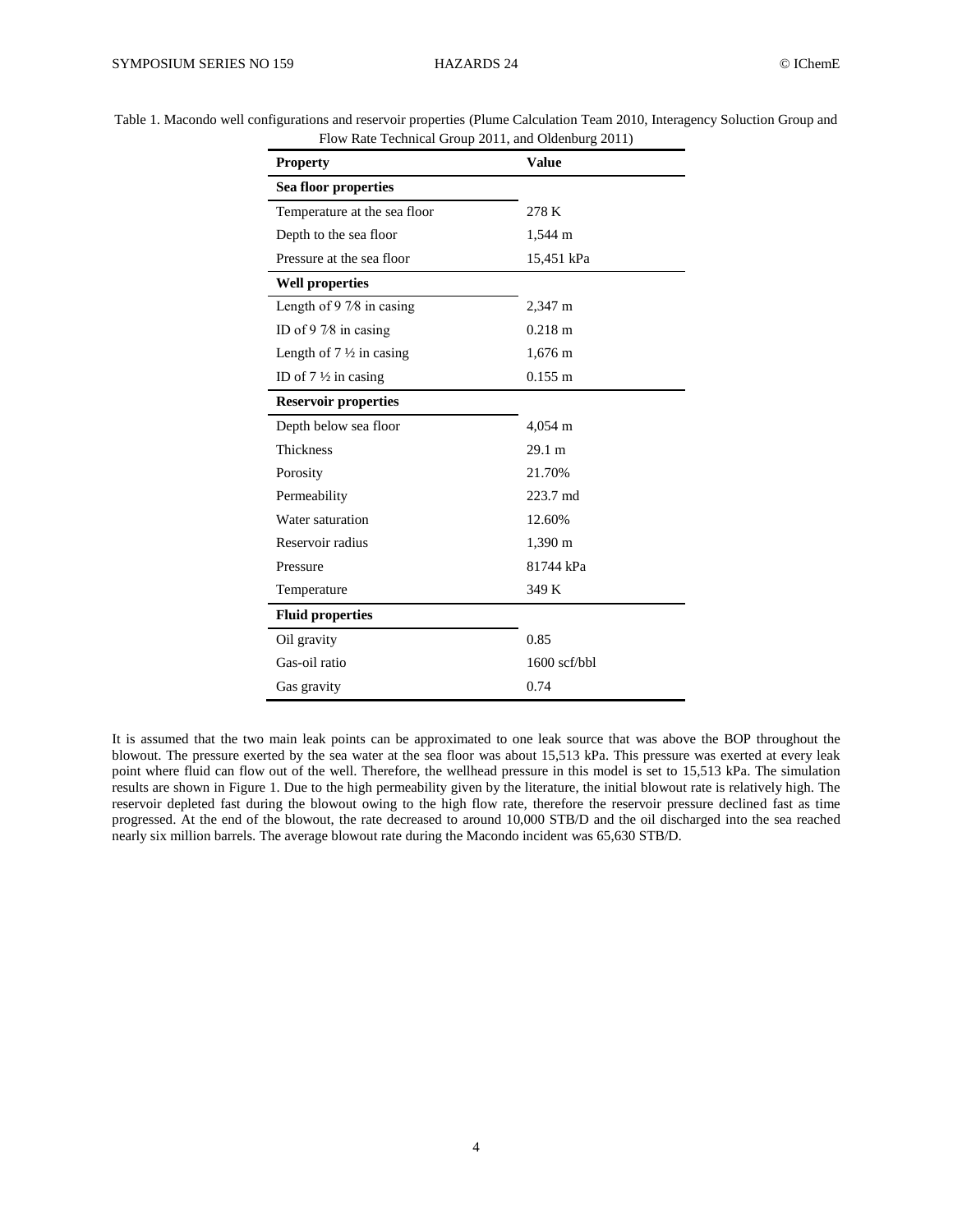

Figure 1. Simulated blowout rate and cumulative production loss during Macondo incident

<span id="page-4-0"></span>Some research has been conducted to estimate the blowout rate during Macondo incident, shown in [Table 2.](#page-4-1) Due to the various methods adopted by different research parties, the estimation of the blowout varies significantly. Moreover, although most of researchers mentioned that the blowout rate should vary within time, they cannot give an accurate estimation on the blowout rate as a function of time because of the limit of data that was used in their work. However, we still could conclude that our estimation of blowout rate during the Macondo incident is comparable with the results obtained by different methods.

One potential issue with the data given in [Table 1](#page-3-0) is that the permeability is higher than the typical value in the US GOM based on our field experiences. The measurement of permeability in the field relies on well testing, which usually occurs after the completion of a well. For the Macondo well, since the blowout happened during the drilling phase, the knowledge to the permeability may not be accurate. [Figure 2](#page-5-0) shows the sensitivity analysis given different values of permeability. The initial blowout rate highly depends on the reservoir permeability. High permeability results in high initial blowout rate. The blowout rate at high permeability declines faster than it does for low permeability owing to the quick depletion of the reservoir.

<span id="page-4-1"></span>

| <b>Estimation techniques</b>                                                                                             | <b>Estimation of blowout rate</b><br>(STB/D) |  |
|--------------------------------------------------------------------------------------------------------------------------|----------------------------------------------|--|
| Using probability distributions to model the uncertainty implied in experts'<br>assessment (Plume Calculation Team 2010) | 46,000                                       |  |
| Analysis of videos of discharging flow (Plume Calculation Team 2010)                                                     | 45,000                                       |  |
| Analysis of videos of discharging flow (Plume Calculation Team 2010)                                                     | 30,000 to 40,000                             |  |
| Analysis of videos of discharging flow (Plume Calculation Team 2010)                                                     | 68000                                        |  |
| Measuring oil jet velocities using manual Feature Tracking Velocimetry<br>(Plume Calculation Team 2010)                  | $61,000 \pm 15,000$                          |  |
| Analyzing the velocity profile and trajectory profile of oil leak jets using                                             | $89,000$ with a range of $62,000$ to         |  |
| established theory of turbulent jets (Plume Calculation Team 2010)                                                       | 116,000                                      |  |
| Simulating the trajectory of a buoyant oil leak jet using computational fluid<br>dynamics (Plume Calculation Team 2010)  | 55,000 to 70,200                             |  |
| Acoustics analysis(Interagency Soluction Group and Flow Rate Technical<br>Group $2011$ )                                 | 60,000                                       |  |
| Reservoir modeling from 3-D seismic data (Interagency Soluction Group<br>and Flow Rate Technical Group 2011)             | 27,000 to 102,000                            |  |
| Well modeling (Interagency Soluction Group and Flow Rate Technical<br>Group 2011)                                        | 30,000 to 118,000                            |  |

Table 2. Estimations of blowout rate during the Macondo incident by current research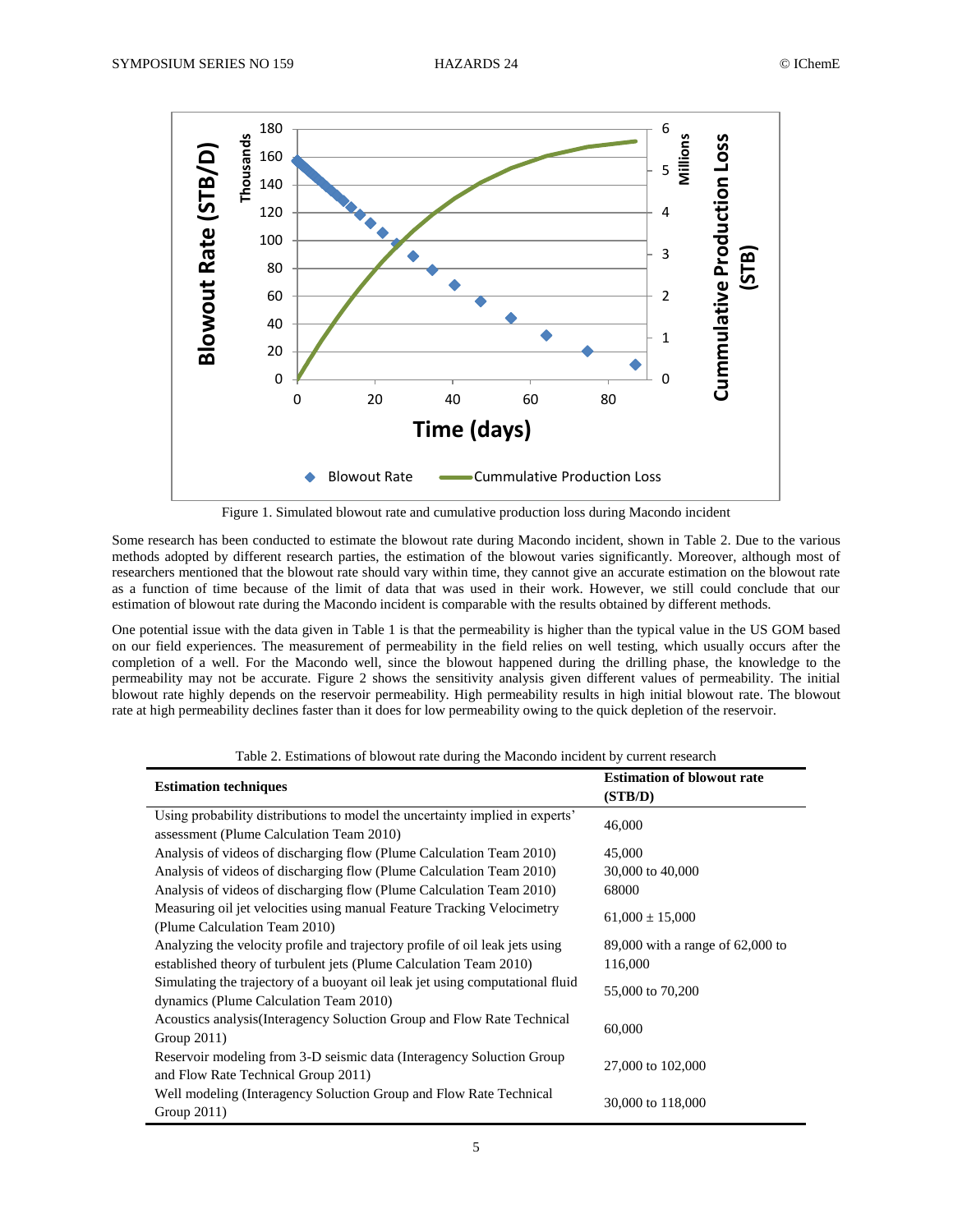

Figure 2. Blowout rate evolution with different permeability

<span id="page-5-0"></span>The measurement of permeability and other parameters of the well and reservoir determined during well testing could lead to significant differences with respect to the oil spill volume. In the case of the Macondo incident, we consider the uncertainties of these variables, including reservoir pressure, reservoir radius, formation thickness, and skin. Reservoir radius and formation thickness represent the volume of the reservoir, which relates to initial oil in place. Skin is a numerical value describing the condition of the well. Zero skin represents the ideal case that the pressure drop matches the value predicted by Darcy's law. However, the damage or the stimulation to the well lead to the deviation between the real and predicted pressure drop. Negative skin indicates the well is under stimulation, and positive skin means the well is damaged. During drilling operations, the drilling mud extrudes into the rock, and therefore damages the well. So skin is considered as one of the important variable in our model.

Table 3 presents the matrix used in a three-level, Plackett–Burman design. In this table, p-10, p-50 and p-90 represent the probability of occurrence of each variable. In this design, nonlinearities are captured, such as interactions between independent variables. Solutions of cumulative production loss are generated by the blowout simulator in this work.

| Table 3. Uncertainties of selected variables, Plackett–Burman design |  |
|----------------------------------------------------------------------|--|
|----------------------------------------------------------------------|--|

| <b>Variables</b>                | $p-10$ | $p-50$ | $p-90$ |
|---------------------------------|--------|--------|--------|
| Permeability, md                | 25     | 100    | 223.7  |
| Skin                            |        |        |        |
| Initial Reservoir Pressure, kPa | 65,397 | 81,744 | 98,092 |
| Formation thickness, m          | 23.3   | 29.1   | 34.9   |
| Reservoir radius, m             | 1112   | 1390   | 1668   |

[Figure 3](#page-6-0) shows the Pareto chart of the Plackett–Burman analysis. As expected, permeability is the most influential variable. The vertical line signifies that these results are within the 95% confidence interval. Four of the selected variables—permeability, initial reservoir pressure, formation thickness, and skin, could affect the cumulative production loss significantly. Therefore, when the environmental impact led by blowout event is evaluated, these variables need to be obtained carefully.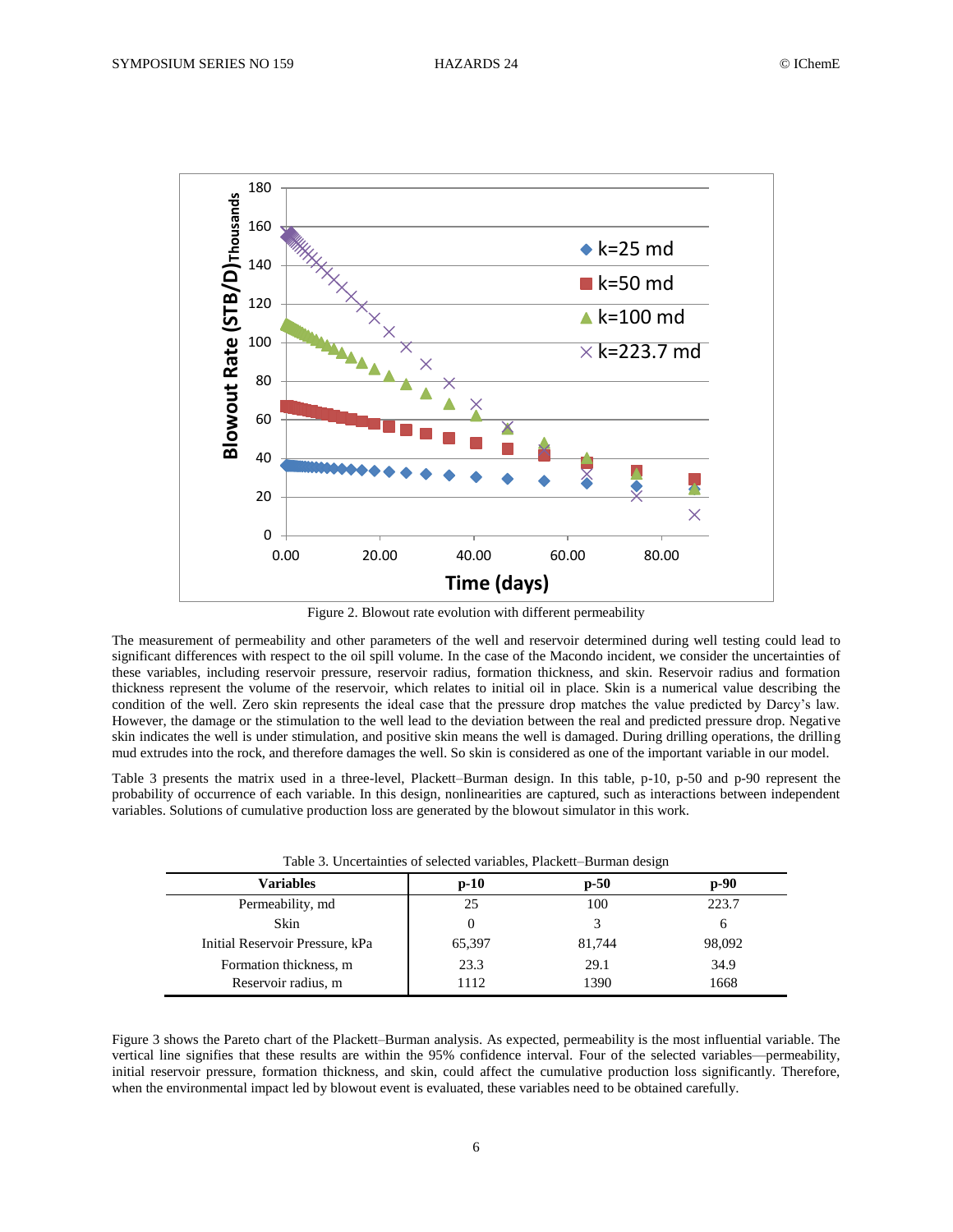

Figure 3. Influences of selected variables for Plackett–Burman design

<span id="page-6-0"></span>The hazard during the initial stage of the Macondo incident is also studied in this paper. We assume that there was no constraint at the platform (*e.g.*, separator) for the simplicity, so that the formation fluid was released directly to the drilling rig. The changes of pressure and temperature led to different gas volume fractions at various depths along the wellbore. If the reservoir pressure is higher than the bubble point pressure, a single phase oil flow that contains a large amount of gas can be expected at the bottomhole, which is what happened in the Macondo incident. When the fluid flows upward, the pressure will gradually drop. As the pressure drops below the bubble point pressure, the gas contained in the oil phase will start to come out from the mixture, resulting in bubbly flow. If the pressure drops further with upward movement of the fluid, more and more gas will form from the mixture, eventually leading to single phase gas at the wellhead.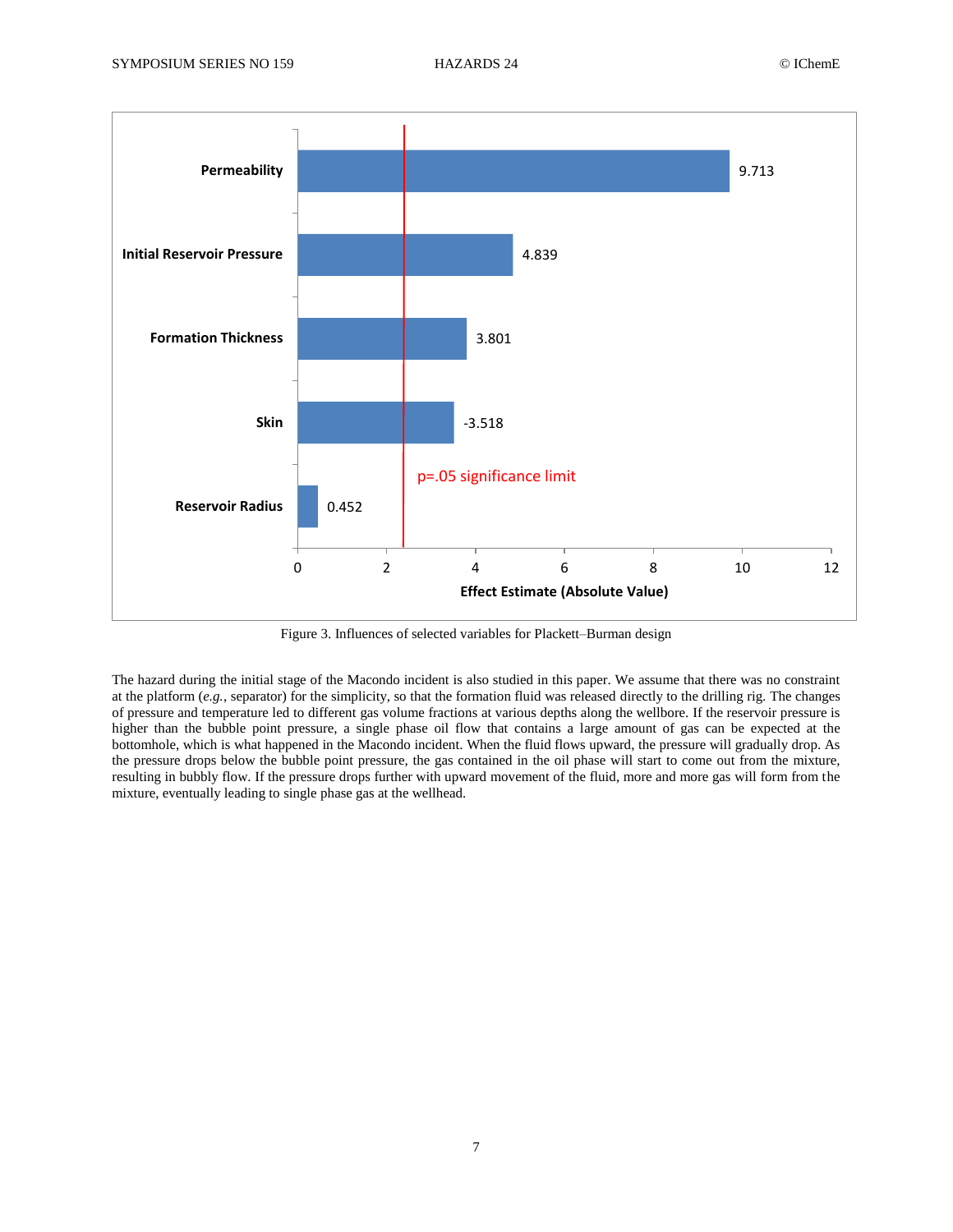

Figure 4. Gas volume fraction along the wellbore

<span id="page-7-0"></span>[Figure 4](#page-7-0) shows how the gas volume fraction changes for the Macondo well. The formation fluid is single phase oil near the bottomhole of the well as the reservoirs in the US GOM are generally overpressure. As it moves upward, the gas starts to release from the oil phase. The gas volume fraction increases rapidly above the mud line until it equals one. It indicates that the main composition of the formation fluid coming to the drilling rig is gas. Given the conditions when the incident happened, the prediction of our blowout simulator shows that the sonic flow exists. The velocity of the fluid at the wellhead reaches 489.5 m/s. This high velocity of the formation fluid results in a quick dispersion at the drilling rig, and explains why the explosion happened only in several minutes.

# **Conclusion**

Blowout events have caused many deadly incidents with a number of fatalities and financial losses for more than one century. Such events also have devastatingly damaged the environment. However, we still cannot perform a comprehensive risk assessment and consequence analysis of blowout events due to the lack of understanding of its mechanisms. Particularly for the aftermath calculation, the estimation of oil spill volume has to rely on the incident data (barrels of oil recovered, flame or plume height).

The analytical blowout simulator presented in this paper is helpful to understand the blowout mechanism. To capture all the physical phenomena during a blowout event, blowouts need to be simulated from the beginning of the event to the time they are brought under control. The model could be used to estimate the blowout rates as a function of time and corresponding volume of spill based on the parameters of the reservoir and the wellbore and other operational conditions.

Another advantage of this model is to provide information to contribute to consequence analysis. The spill rate and volume would be coupled with environmental conditions (speed of wind and temperature) to identify the risks associated with fires, toxic gases, and explosions during a blowout event when the well is designed. Moreover, proper well control strategies could be developed based on the model. The rate of killing fluid and the capacity of the corresponding pump can also be estimated.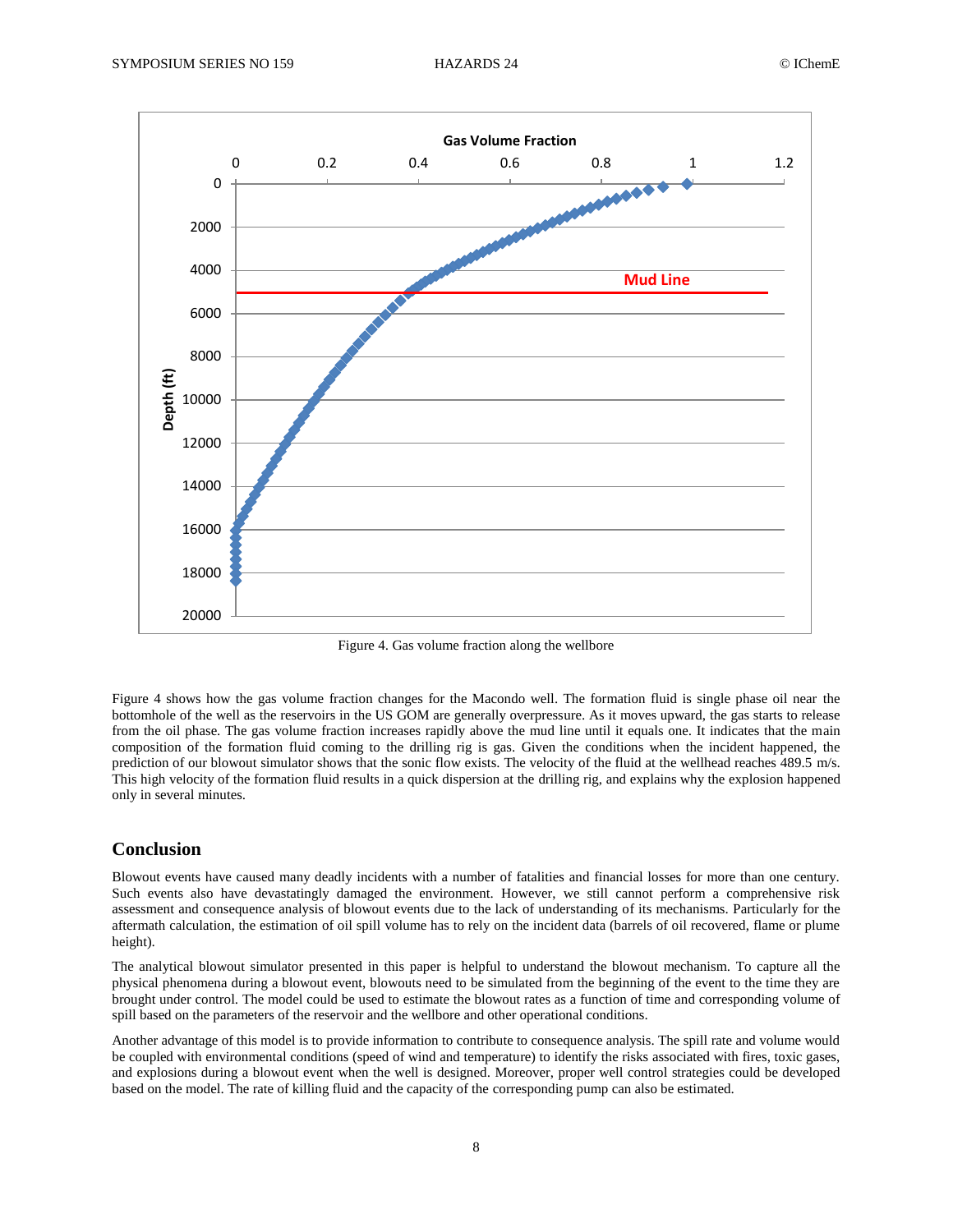# **Nomenclature**

- *p* Pressure, kPa
- $\gamma$ Heat capacity ratio
- *c* Sonic velocity, m/s
- *R* Gas constant, J/(K mol)
- *M* Molecular weight, g/mol
- *T* Temperature, K
- *E* Bulk modulus elasticity, Pa
- $\rho$ Density,  $kg/m<sup>3</sup>$
- *f* Volume fraction
- *L* Liquid
- *g* Gas

SI Metric Conversion Factors

 $STB \times 6.289811 = m^3$ 

#### **References**

Bourgoyne, A. T., Millheim, K., Chenevert, M. and Young, F., 1991. *Applied drilling engineering*. Richardson, Texas, Society of Petroleum Engineering.

Clark, A. R. and Perkins, T. K., 1981. Wellbore and near-surface hydraulics of a blown-out oil well. *Journal of Petroleum Technology* 33: 2181-2188.

Grace, R., 2003. *Blowout and well control handbook*, Elsevier Gulf.

Hasan, A. R., Kabir, C. S. and Lin, D., 2000. Modeling wellbore dynamics during oil well blowout. International Oil and Gas Conference and Exhibition in China. Beijing, China, Copyright 2000, Society of Petroleum Engineers Inc.

Interagency Soluction Group and Flow Rate Technical Group, 2011, Assessment of flow rate estimates for the deepwater horizon / macondo well oil spill.

Khordagui, H. and Al-Ajmi, D., 1993. Environmental impact of the gulf war: An integrated preliminary assessment. *Environmental Management* 17: 557-562.

Kikani, J., Schwarz, H. and Graute, J., 1996. A method for blowout-rate prediction for sour-gas wells, oldenburg fields, germany. *SPE Reservoir Engineering* 11: 158-162.

Landrey, W. G., 1991. Oil slick in gulf likely to spread. St. Petersburg Times.

Oldenburg, C. M., Freifeld, B. M., Pruess, K., Pan, L., Finsterle, S. and Moridis, G. J., 2011. Numerical simulations of the macondo well blowout reveal strong control of oil flow by reservoir permeability and exsolution of gas. *Proceedings of the National Academy of Sciences*.

Oudeman, P., 1998. Analysis of surface and wellbore hydraulics provides key to efficient blowout control. *SPE Drilling & Completion* 13: 163-173.

Oudeman, P., 2006. Oil fallout in the vicinity of an onshore blowout: Observations on a field case. *SPE Projects, Facilities & Construction* 1: 1-7.

Oudeman, P., 2010. Validation of blowout-rate calculations for subsea wells. *SPE Drilling & Completion* 25: pp. 282-289.

Oudeman, P., Baaijens, M. N. and Avest, D. t., 1993. Modelling blowout control by means of downhole kill fluid injection. Offshore Europe. Aberdeen, United Kingdom, Copyright 1993, Society of Petroleum Engineers Inc.

Oudeman, P. and Mason, D., 1998. Results of a field test to improve hydraulic blowout control calculations. European Petroleum Conference. The Hague, Netherlands, 1998 Copyright 1998, Society of Petroleum Engineers Inc.

Plume Calculation Team, 2010, Deepwater horizon release estimate of rate by piv.

Smith, J. M., Ness, H. C. V. and Abbott, M. M., 2005. *Introduction to chemical engineering thermodynamics*, McGraw-Hill Professional.